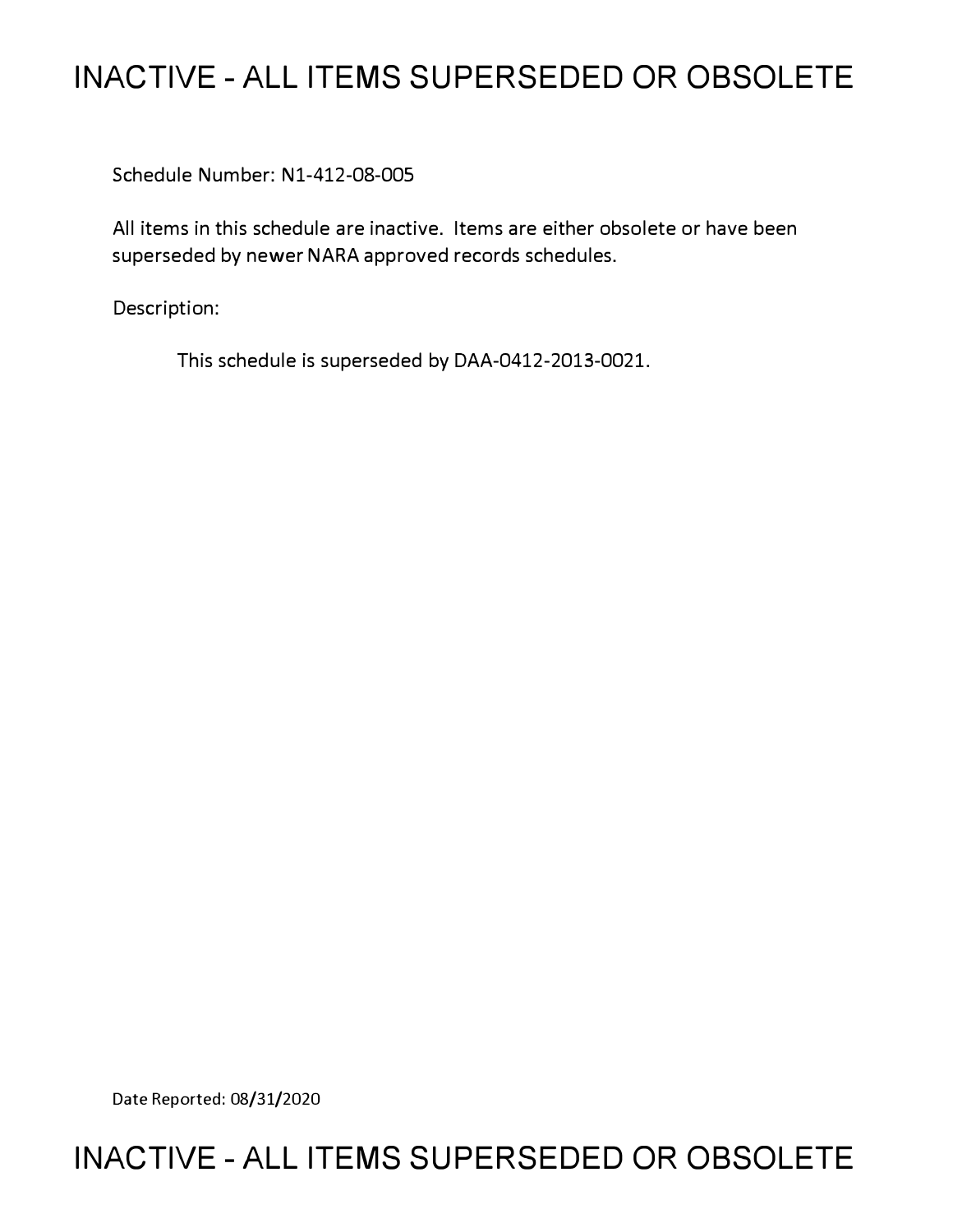| <b>REQUEST FOR RECORDS DISPOSITION AUTHORITY</b>                                                                                                                                                                                                                                                                                                                                                                                                                                                                                                             |                                                                                                                         |                                                |              |                               | JOB NUMBER $N1 - 412 - 0855$                                                                                                                                                                                                   |                                |                                    |  |
|--------------------------------------------------------------------------------------------------------------------------------------------------------------------------------------------------------------------------------------------------------------------------------------------------------------------------------------------------------------------------------------------------------------------------------------------------------------------------------------------------------------------------------------------------------------|-------------------------------------------------------------------------------------------------------------------------|------------------------------------------------|--------------|-------------------------------|--------------------------------------------------------------------------------------------------------------------------------------------------------------------------------------------------------------------------------|--------------------------------|------------------------------------|--|
| To<br>NATIONAL ARCHIVES and RECORDS ADMINISTRATION (NIR)<br>WASHINGTON, DC 20408                                                                                                                                                                                                                                                                                                                                                                                                                                                                             |                                                                                                                         |                                                |              |                               | 11/20/07<br>DATE RECEIVED                                                                                                                                                                                                      |                                |                                    |  |
| 1 FROM (Agency or establishment)                                                                                                                                                                                                                                                                                                                                                                                                                                                                                                                             |                                                                                                                         |                                                |              |                               | <b>NOTIFICATION TO AGENCY</b>                                                                                                                                                                                                  |                                |                                    |  |
| U S. Environmental Protection Agency                                                                                                                                                                                                                                                                                                                                                                                                                                                                                                                         |                                                                                                                         |                                                |              |                               |                                                                                                                                                                                                                                |                                |                                    |  |
| 2 MAJOR SUBDIVISION                                                                                                                                                                                                                                                                                                                                                                                                                                                                                                                                          |                                                                                                                         |                                                |              |                               |                                                                                                                                                                                                                                |                                |                                    |  |
| Office of Water                                                                                                                                                                                                                                                                                                                                                                                                                                                                                                                                              |                                                                                                                         |                                                |              |                               | In accordance with the provisions of 44 USC<br>disposition request,<br>3303a,<br>the<br>including<br>amendments, is approved except for items that may<br>be marked <b>Clasposition</b> not approved<br>$\overline{\text{or}}$ |                                |                                    |  |
| 3 MINOR SUBDIVISION                                                                                                                                                                                                                                                                                                                                                                                                                                                                                                                                          |                                                                                                                         |                                                |              |                               |                                                                                                                                                                                                                                |                                |                                    |  |
| Headquarters                                                                                                                                                                                                                                                                                                                                                                                                                                                                                                                                                 |                                                                                                                         |                                                |              |                               | □withdrawn□ in column 10                                                                                                                                                                                                       |                                |                                    |  |
| 4 NAME OF PERSON WITH WHOM TO CONFER                                                                                                                                                                                                                                                                                                                                                                                                                                                                                                                         |                                                                                                                         |                                                | 5 TELEPHONE  | <b>DATE</b>                   |                                                                                                                                                                                                                                | ARCHIVIST OF THE UNITED STATES |                                    |  |
| John B. Ellis                                                                                                                                                                                                                                                                                                                                                                                                                                                                                                                                                |                                                                                                                         |                                                | 202-566-1639 |                               | 8/10/09 Adriana dhoma                                                                                                                                                                                                          |                                |                                    |  |
| I hereby certify that I am authorized to act for this agency in matters pertaining to the disposition of its records and that the records<br>proposed for disposal on the attached $\frac{4}{3}$ page(s) are not now needed for the business of this agency or will not be needed after the<br>retention periods specified, and that written concurrence from the General Accounting Office, under the provisions of Title 8 of the<br>GAO manual for Guidance of Federal Agencies,<br>$\boxtimes$ is not required;<br>is attached, or<br>has been requested |                                                                                                                         |                                                |              |                               |                                                                                                                                                                                                                                |                                |                                    |  |
| SIGNATURE OF AGENCY REPRESENTATIVE<br><b>DATE</b><br><b>\</b> \/ <sub>/9</sub> /07<br>John B Ellis                                                                                                                                                                                                                                                                                                                                                                                                                                                           |                                                                                                                         |                                                | <b>TITLE</b> | <b>Agency Records Officer</b> |                                                                                                                                                                                                                                |                                |                                    |  |
| 7 Item<br><b>No</b>                                                                                                                                                                                                                                                                                                                                                                                                                                                                                                                                          |                                                                                                                         | 8 DESCRIPTION OF ITEM AND PROPOSED DISPOSITION |              |                               | 9 GRS OR SUPERSEDED<br><b>JOB CITATION</b>                                                                                                                                                                                     |                                | 10 ACTION TAKEN<br>(NARA USE ONLY) |  |
| 741                                                                                                                                                                                                                                                                                                                                                                                                                                                                                                                                                          | Laboratory Approval and Analytical Method Development<br>Supporting Direct Implementation of Drinking Water Regulations |                                                |              |                               |                                                                                                                                                                                                                                |                                |                                    |  |
|                                                                                                                                                                                                                                                                                                                                                                                                                                                                                                                                                              |                                                                                                                         |                                                |              |                               |                                                                                                                                                                                                                                |                                |                                    |  |
|                                                                                                                                                                                                                                                                                                                                                                                                                                                                                                                                                              |                                                                                                                         |                                                |              |                               |                                                                                                                                                                                                                                |                                |                                    |  |
|                                                                                                                                                                                                                                                                                                                                                                                                                                                                                                                                                              |                                                                                                                         |                                                |              |                               |                                                                                                                                                                                                                                |                                |                                    |  |
|                                                                                                                                                                                                                                                                                                                                                                                                                                                                                                                                                              |                                                                                                                         |                                                |              |                               |                                                                                                                                                                                                                                |                                |                                    |  |
|                                                                                                                                                                                                                                                                                                                                                                                                                                                                                                                                                              |                                                                                                                         |                                                |              |                               |                                                                                                                                                                                                                                |                                |                                    |  |
|                                                                                                                                                                                                                                                                                                                                                                                                                                                                                                                                                              |                                                                                                                         |                                                |              |                               |                                                                                                                                                                                                                                |                                |                                    |  |
|                                                                                                                                                                                                                                                                                                                                                                                                                                                                                                                                                              |                                                                                                                         |                                                |              |                               |                                                                                                                                                                                                                                |                                |                                    |  |
|                                                                                                                                                                                                                                                                                                                                                                                                                                                                                                                                                              |                                                                                                                         |                                                |              |                               |                                                                                                                                                                                                                                |                                |                                    |  |
|                                                                                                                                                                                                                                                                                                                                                                                                                                                                                                                                                              |                                                                                                                         |                                                |              |                               |                                                                                                                                                                                                                                |                                |                                    |  |
|                                                                                                                                                                                                                                                                                                                                                                                                                                                                                                                                                              |                                                                                                                         |                                                |              |                               |                                                                                                                                                                                                                                |                                |                                    |  |
|                                                                                                                                                                                                                                                                                                                                                                                                                                                                                                                                                              |                                                                                                                         |                                                |              |                               |                                                                                                                                                                                                                                |                                |                                    |  |
|                                                                                                                                                                                                                                                                                                                                                                                                                                                                                                                                                              |                                                                                                                         |                                                |              |                               |                                                                                                                                                                                                                                |                                |                                    |  |
|                                                                                                                                                                                                                                                                                                                                                                                                                                                                                                                                                              |                                                                                                                         |                                                |              |                               |                                                                                                                                                                                                                                |                                |                                    |  |

 $\sim 10^7$ 

 $\mathcal{L}^{\text{max}}$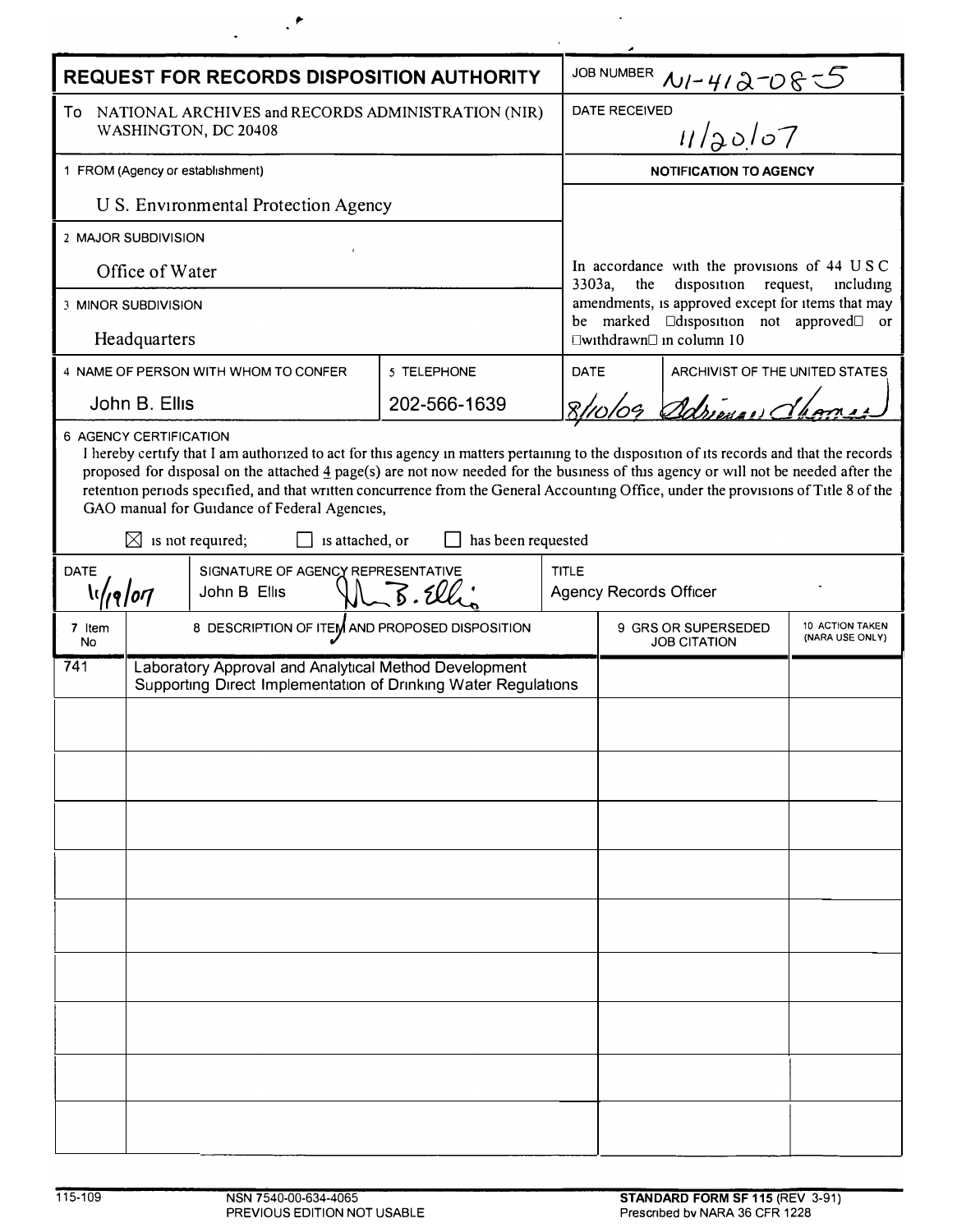

**EPA@Work National Records Management Program** 

**This schedule is in development. It may not be used to retire or destroy records. If you have any**  questions, please contact the Records Help Desk.

### **EPA Records Schedule 741**

**Status:** Development, 04/30/2007

**Title:** Laboratory Approval and Analytical Method Development Supporting Direct Implementation of Drinking Water Regulations

**Program:** Water

**Applicability:** Headquarters

**Function:** 108-025-03-02 - Management of Public Water Systems

#### **NARA Disposal Authority:**

This schedule authorizes the disposition of the record copy in any media (media neutral), excluding any records already in electronic form. Records designated for permanent retention must be transferred to the National Archives in accordance with NARA standards at the time of transfer.

• Pending

#### **Description:**

Includes records associated with any EPA coordinated laboratory approval program, and the associated analytical method development, supporting the analytical requirements mandated by federal direct Implementation rules (e.g., Long Term 2 (LT2) Enhanced Surface Water Treatment Rule and the Unregulated Contaminant Monitoring Regulation (UCMR)).

Includes records related to the formulation of the lab approval program and the method development, and project workpapers and administrative correspondence.

#### **Disposition Instructions:**

**Item a:** Lab approval program and method development

Includes laboratory applications, proficiency testing study coordination and laboratory performance results, final listing of EPA-approved laboratories, and laboratory audit reports. Method development documentation includes research summaries, published manuscripts, peer review documentation, and copy of final EPA Method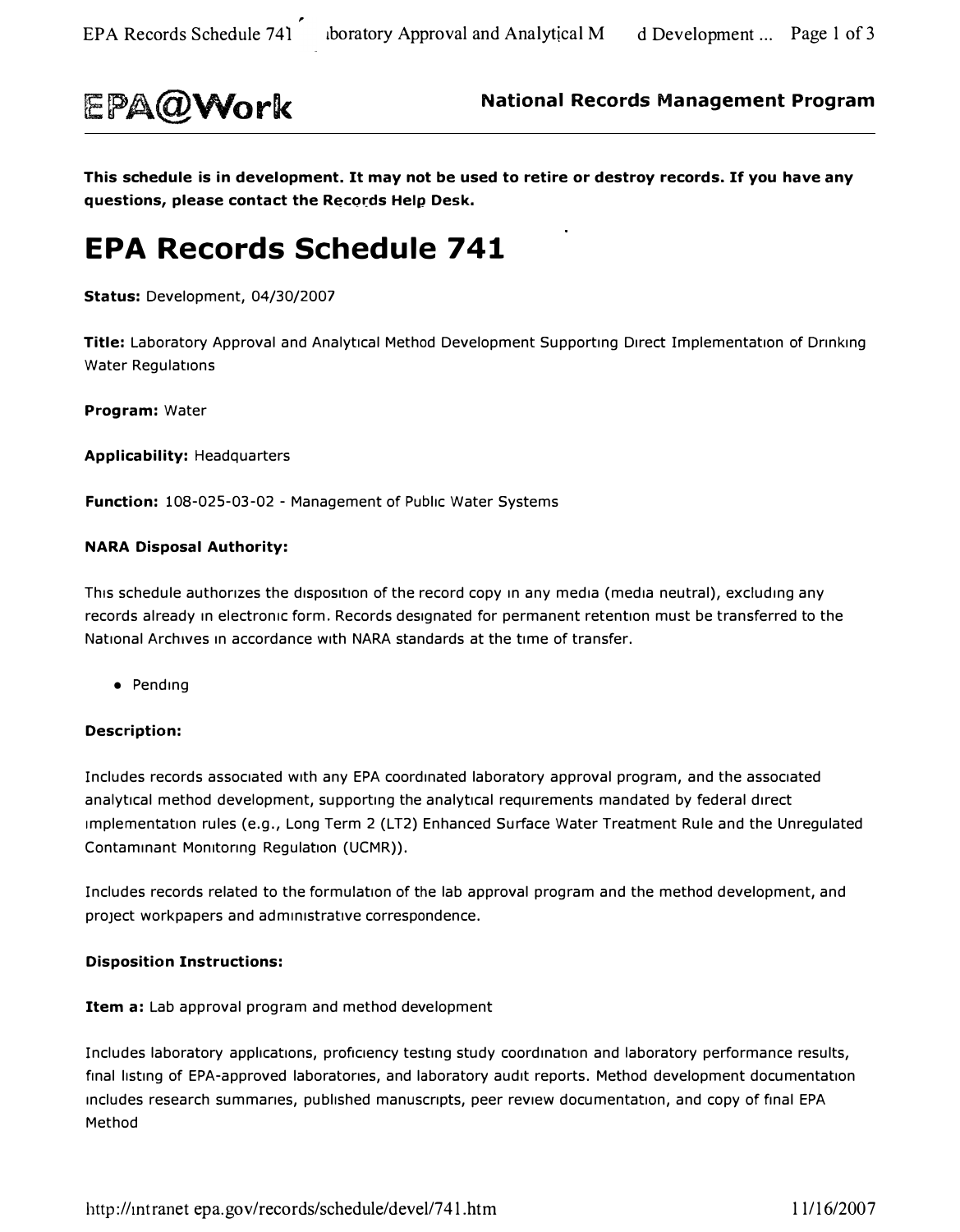#### **• Permanent**

- **Close inactive records upon completion of regulatory implementation**
- **Transfer nonelectronic records to the National Archives 20 years after file closure.**
- **Transfer electronic records to the National Archives 5 years after file closure, with any related**  documentation and external finding aids, as specified in 36 CFR 1228.270 or standards applicable at the **time. Delete EPA reference copy 20 years after file closure.**

#### **Item b:** Project workpapers and administrative correspondence

Includes progress reports, analysis reports generated on individual samples assayed during method **development, laboratory bench sheets, and e-mail or hard copy correspondence with other researchers**  conducting similar method development efforts.

#### **• Disposable**

- Close inactive records upon completion of project.
- **Destroy 6 years after file closure.**

#### **Guidance:**

**EPA develops various drinking water methods to support sampling efforts evaluating contaminants of concern**  Often, these methods are mandated for monitoring under a federal direct implementation regulation (e.g., **UCMR 2, LT2). If the mandated methods are not currently used for compliance monitoring, EPA typically**  coordinates a concurrent laboratory approval program, as a critical part of the federal direct implementation. **The LT2 and UCMR serve as two examples.** 

**The National Contaminant Occurrence Database (NCOD), which holds all the resultant occurrence data, 1s scheduled as EPA 436. The Safe Drinking Water Accession and Review System (SDWARS) 1s scheduled as EPA**  253

#### **Reasons for Disposition:**

The Safe Drinking Water Act, as amended, requires the collection of data under federal implementation rules. **Records associated with laboratory approval and analytical methods development form the foundation of the**  direct federal implementation of drinking water programs ( $\mu$  e., LT2, UCMR). These direct implementation **efforts result in comprehensive sets of occurrence data that are used, in part, as a basis for future regulatory dec1s1ons by the Administrator. The proposed retention will allow future retrieval 1f subsequent data collection (e.g., health effects) elevate regulatory priorities** 

#### **Custodians:**

**Office of Water, Office of Ground Water and Drinking Water** 

http://intranet.epa.gov/records/schedule/devel/741.htm 11/16/2007